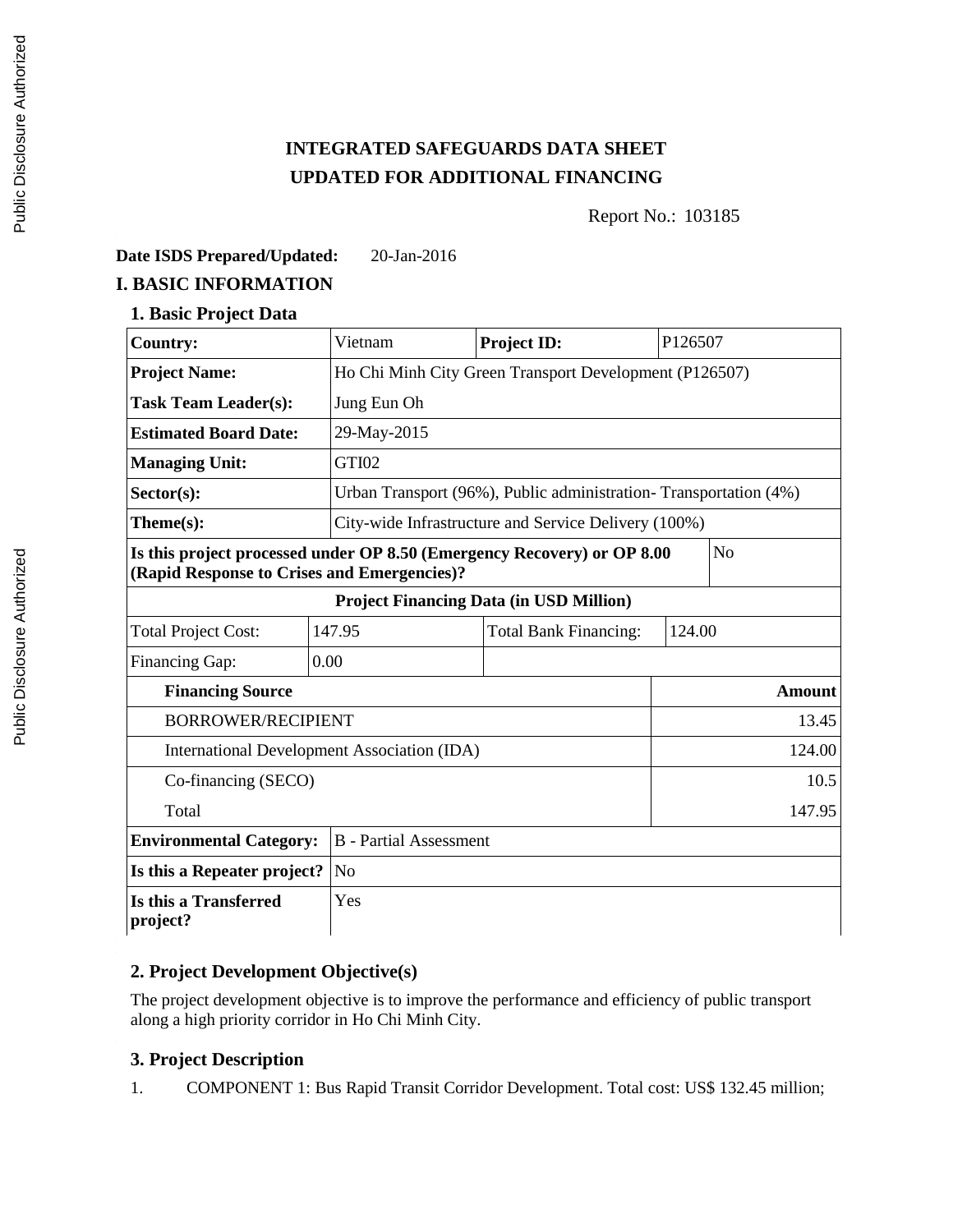IDA: US\$ 119 million; Borrower: US\$ 13.45 million. This component will finance goods, works, and services for development of a BRT corridor between An Lac in the southwest and Rach Chiec in the northeast, following the Vo Van Kiet and Mai Chi Tho Boulevards (approximately 23 km and 28 stations). The investments will include:

(a) Construction and supervision of BRT infrastructure and facilities. This includes:

(i) A dedicated and segregated bus transitway between An Lac and Rach Chiec including the upgrading and expansion of a road section from Lo Gom Bridge to Thu Thiem tunnel.

(ii) Median "signature" stations between An Lac and Rach Chiec, designed for the needs of the local users and fully accessible by people with disabilities. The design of the stations will consider the surrounding urban environment, will be tailored to the conditions of the corridor, and will take into account the need to interchange with other modes as needed.

(iii) A terminal at Rach Chiec and a turnaround area at An Lac.

(iv) A technical facility at Thu Thiem including a control center building, bus depot, office space for UCCI and MOCPT, rest facilities for crews, a daycare, parking areas for buses to accommodate the forecasted BRT vehicle fleet, and places for CNG re-fuelling and fuel storage.

(v) Reconstructed sidewalks around stations (which will remove the majority of current obstacles) combined with walkways to interchange points, thus contributing to a more accessible environment for pedestrians in Ho Chi Minh City.<br>(vi) New pedestrian-over brid

New pedestrian-over bridges connecting stations to surrounding areas, including connections to the other side of the canal that runs parallel to the BRT corridor.

(vii) Parking for motorcycles at selected stations, and

(viii) Landscaping and open-space improvements along the corridor.

(b) Traffic management improvements, intersection control, and Intelligent Transport Systems (ITS). This includes:

(i) Reconfigured and revised intersection design and control between An Lac and Rach Chiec, including traffic signals giving priority to BRT vehicles and pedestrians.

(ii) Implementation of a broad range of ITS, including advanced traffic management systems (such as smart traffic signals, cameras, and e-police), advanced bus operation management systems (including global positioning systems, communication equipment, and dispatching), and a passenger information system.

(c) Fare collection system and smart cards. This includes fare collection facilities (e.g., electronic turnstiles) at each station, as well as sufficient smart cards and servers.

(d) BRT Vehicles. The project will finance at least 28 CNG buses.

(e) Planning integration and urban development. The objectives of this subcomponent would be to improve the environment surrounding the BRT stations; improve accessibility and amenities to maximize BRT effectiveness; provide universal accessibility; and promote transit oriented development and greening of the corridor. Specific measures include:

(i) Sidewalk improvements along the BRT route.

(ii) Improvements within a 400 meter access radius around the stations, along roads penetrating surrounding residential and commercial areas.

(iii) Greening of the corridor through urban design, street and landscaping.

(iv) Safety enhancement measures, including signage and barriers.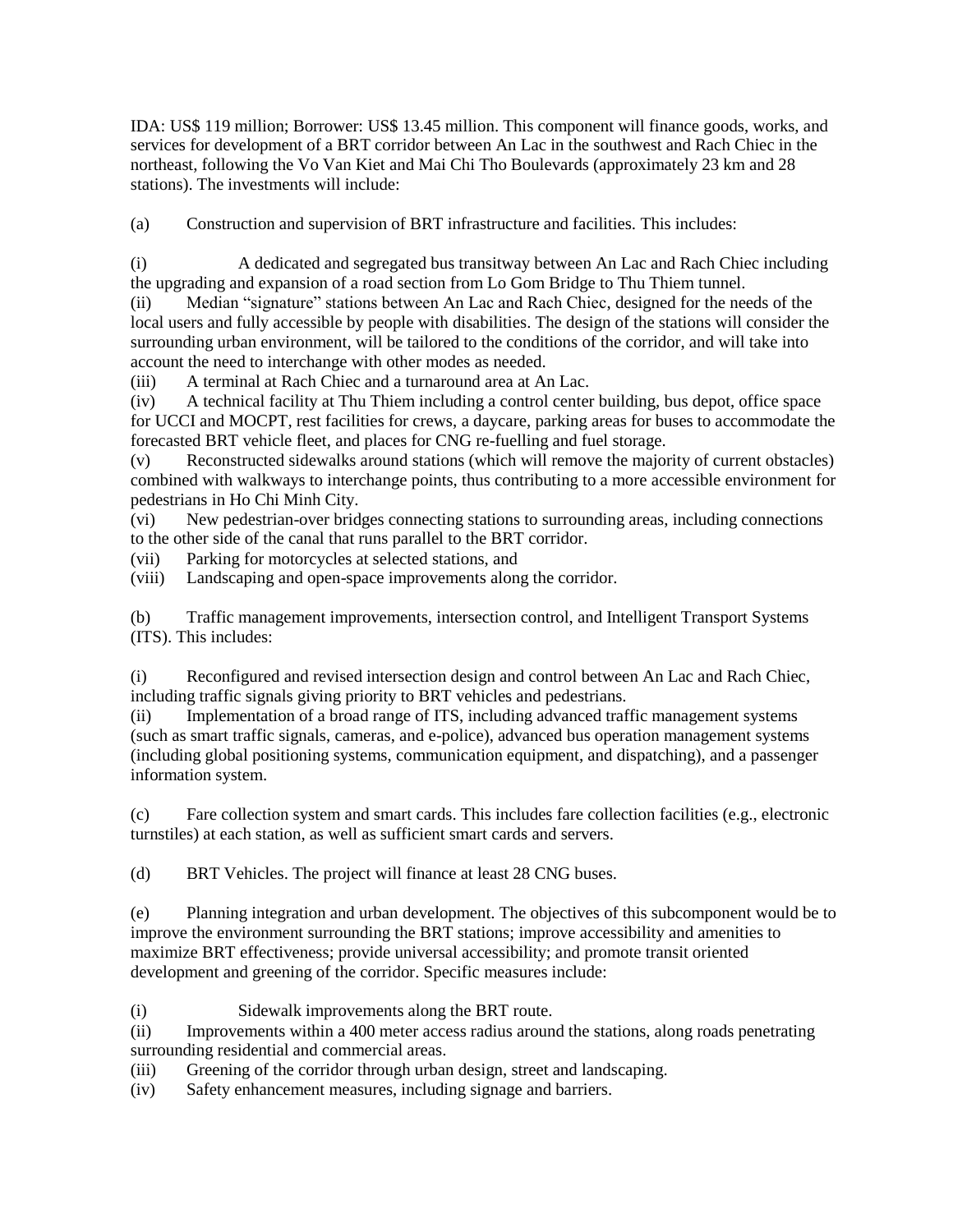(v) Pedestrian facilities, including rest areas, information centers, and rest rooms.

(f) Marketing and public communication. This includes the design and implementation of a comprehensive communications and outreach program (covering also grievance and redress mechanisms) for providing information to all stakeholders throughout the construction phases. These studies will include gender considerations.

(g) Project management. This subcomponent will finance goods (office equipment, and vehicles) and services to support project management, annual audits, and supervision/monitoring support for environmental and resettlement activities.

(h) Land acquisition and resettlement. The total cost of land acquisition and resettlement will be financed by the government.

2. COMPONENT 2: Institutional Strengthening. Total cost: US\$ 5.0 million; IDA: US\$ 5.0 million. Implementation of the BRT introduces a new mode of transport to Ho Chi Minh City; it marks the beginning of a new era of multi-modal urban passenger transport in which a number of MRT lines will commence operation and more BRT lines are expected. This change will require institutional strengthening: first of the existing institutions and later of an overall passenger transport authority. It will also require the knowledge and capacity to restructure and integrate the network, transport services, and customer services when BRT and MRT lines are introduced. Component 2 will finance the goods and services to support:

(a) Equipment, vehicles, office facilities upgrading, and other operational support for managing the implementation of the BRT and related measures by the PMU throughout the design, construction, and implementation phases;

(b) Monitoring and evaluation. This subcomponent intends to assess whether the BRT has been successfully implemented as designed, whether it is really achieving the desired impacts, what post-implementation adjustments are required (if any), and what policy and design lessons might be derived from the project. Annual monitoring surveys and analysis will be conducted during project implementation covering transport system supply, demand, and performance. Ongoing monitoring activities will include household interviews, assessment of real estate prices, and assessment of building permit applications, visual surveys, mystery traveler surveys, car journey time surveys, focus groups, satisfaction surveys, air/noise and emissions surveys, traffic counts, and accident data analysis. Particular attention will be paid to the attitudes and willingness of current motorcycle users to use BRT, to identify their potential for mode shift, factors of resistance, and critical features for the (re)design of BRT lines to achieve higher levels of mode shift.

(c) Feasibility and design studies for: a) maximizing connectivity and ridership of BRT line 1, and b) continued development of the BRT Network. These studies will be in line with the Master Plan for Public Transport, including integration considerations with the bus network and the overall multimodal passenger transport network;

(d) Study to develop the optimal fare structure and fare product range for the public transportation system (for implementation through the new ticketing system).

## **Scope of the Additional Financing**

*Component A: Integrated Urban Development (estimated cost of US\$5 million)*. This component would aim to enable integrated and transit-oriented urban development around the BRT corridor. It consists of three sub-components: (i) Creating Foundation for TOD, through amending the existing urban design and district zoning plans, based on which construction permits are granted, to fully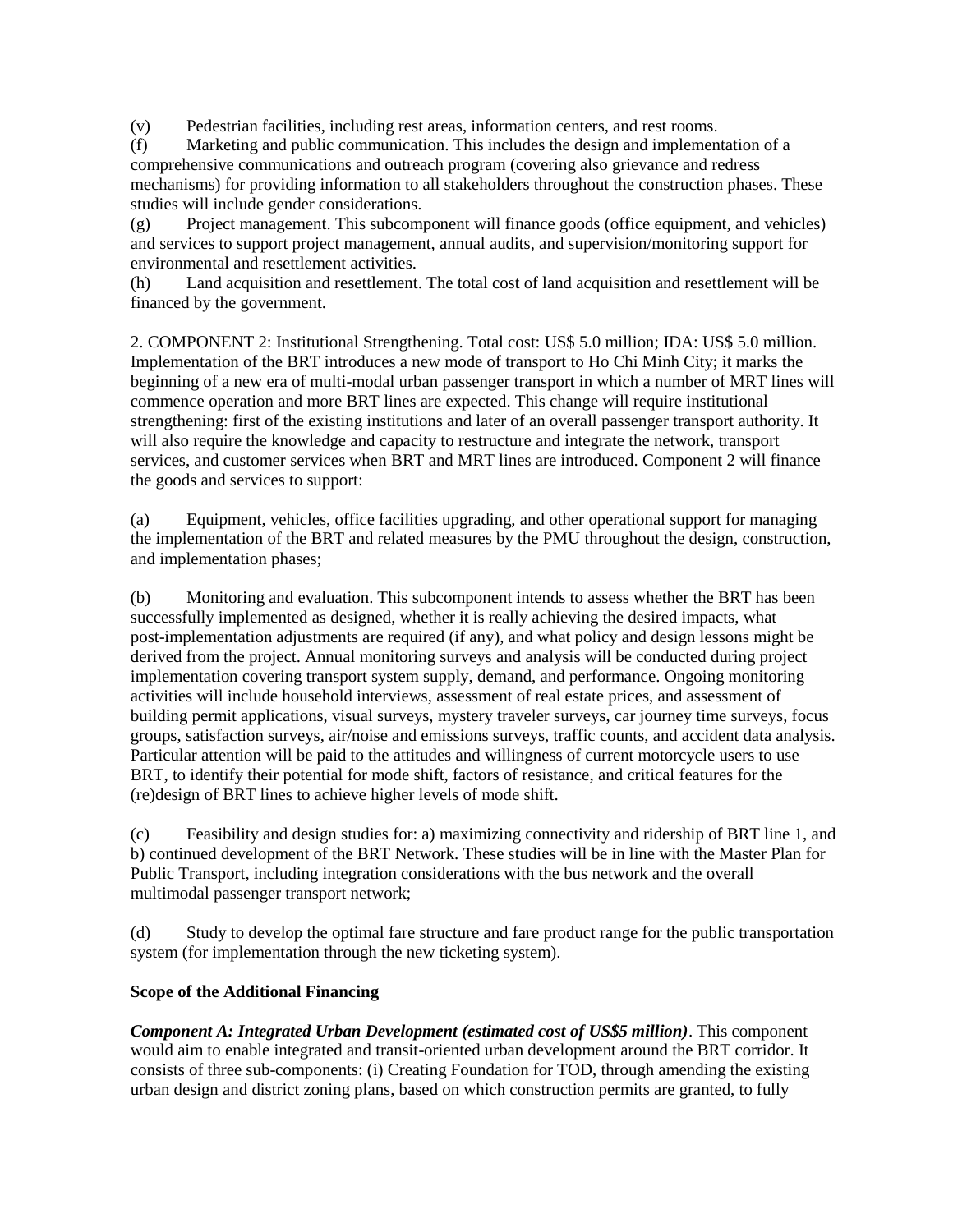incorporate TOD principles, and strengthening the institutional foundation for implementation of TOD in HCMC, including legal and regulatory framework and operational guide, (ii) Leveraging the Private Sector for TOD, by developing a legal, regulatory and financial mechanism for the city's regulatory entities to involve the private sector in development along the corridor, such as through land value-capturing (LVC) and public-private partnership (PPP), and identifying options and opportunities for applying such mechanisms, and (iii) Public Space Pilot Project, to be designed and implemented on existing public space in accordance with the amended urban design, that would enhance the attractiveness of the BRT corridor and adjacent urban space.

*Component B: Transport Planning for Enhanced Connectivity (estimated cost of US\$4 million)*. This component would support integration of the BRT system with other transport modes, and consists of the following two sub-components: (i) Improving the BRT Connectivity, which would propose measures to maximize connectivity and ridership of the BRT Line 1, including re-organization of feeder bus routes and improvement of non-motorized transport (NMT) connections, and (ii) Connectivity Pilot Project, to be designed and implemented to provide NMT-based last-kilometer connectivity solutions to/from BRT stations.

*Component C: Capacity Strengthening (estimated cost of US\$1.5 million)*. This component would strengthen (i) the project management capacity of the UCCI for implementation of the GTD Project as well as the AF activities and (ii) the corporate and business capacity of modal authorities including the Department of Transport (DOT) and Management and Operation Centre of Public Transport (MOCPT).

It is expected that the above proposed AF activities will be completed by or before the current closing date of the GTD Project, which is December 31, 2020.

## **4. Project location and salient physical characteristics relevant to the safeguard analysis (if known)**

The BRT line proposed for financing will be located on the existing Vo Van Kiet – Mai Chi Tho Boulevard and in parallel to the Tau Hu-Ben Nghe canal cutting across HCMC. The project will be implemented in an urban setting of HCMC which is located on the banks of the Saigon River, 60 km away from the coast of the East Sea and 1,760 km south of Hanoi. HCMC is the most populous city in Vietnam, with over 7.3 million inhabitants in the city proper, and over 9 million habitants in the metropolitan area. HCMC is also the largest economic development pole in the country, generating roughly 20% of the national gross domestic product.

## **5. Environmental and Social Safeguards Specialists on the Team**

Son Van Nguyen ( GENDR )

| 6. Safeguard Policies               | Triggered? | <b>Explanation (Optional)</b>                                                                                                                                                                                                                                                          |
|-------------------------------------|------------|----------------------------------------------------------------------------------------------------------------------------------------------------------------------------------------------------------------------------------------------------------------------------------------|
| Environmental Assessment OP/BP 4.01 | Yes        | The project will have some potential<br>negative environmental and social<br>impacts associated with the construction<br>of the physical structures to support BRT<br>operations and other non-motorized<br>transport infrastructure to facilitate<br>access to the BRT services under |

Tuan Anh Le ( GSURR )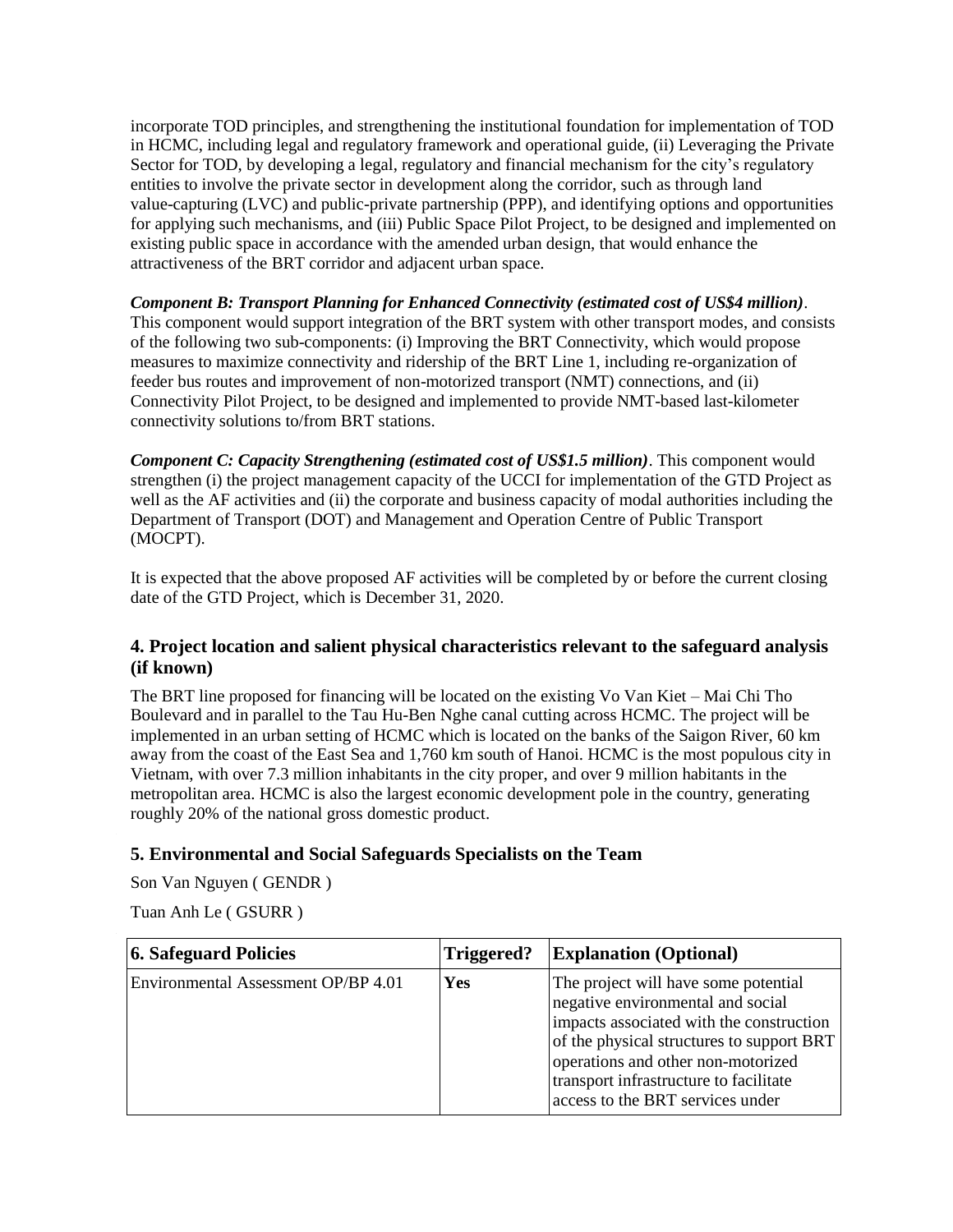|                                        |                | Component 1 of the project. This<br>requires the identification, mitigation,<br>and monitoring of potential adverse<br>environmental and social impacts.                                                                                                                                                                                                                                                                                                                                                                                                                                            |
|----------------------------------------|----------------|-----------------------------------------------------------------------------------------------------------------------------------------------------------------------------------------------------------------------------------------------------------------------------------------------------------------------------------------------------------------------------------------------------------------------------------------------------------------------------------------------------------------------------------------------------------------------------------------------------|
| Natural Habitats OP/BP 4.04            | N <sub>0</sub> | The project is located in an existing<br>urban area, and along an existing road. It<br>will not cause degradation or conversion<br>of any known natural habitats or impact<br>any watersheds.                                                                                                                                                                                                                                                                                                                                                                                                       |
| Forests OP/BP 4.36                     | N <sub>0</sub> | The project area is in a highly developed<br>urban area, and will not affect any<br>forests of forested areas. Therefore, this<br>policy is not triggered.                                                                                                                                                                                                                                                                                                                                                                                                                                          |
| Pest Management OP 4.09                | N <sub>0</sub> | The project will not involve any<br>investment that would result in<br>procurement of pesticides or any<br>increase in the use of pesticides as a<br>result of project activities. Therefore,<br>this policy is not triggered.                                                                                                                                                                                                                                                                                                                                                                      |
| Physical Cultural Resources OP/BP 4.11 | N <sub>0</sub> | Neither the existing road and along<br>which this project is being considered,<br>nor the location of the proposed<br>Technical Facility is located in the<br>vicinity of physical cultural resources<br>such as monuments, temples, churches,<br>religious/spiritual, and cultural sites. A<br>"chance finds" clause will be included in<br>contracts, Operational Manual, and<br>included as part of the EMP and/or<br>ESMF.                                                                                                                                                                      |
| Indigenous Peoples OP/BP 4.10          | N <sub>0</sub> | There are no ethnic minority peoples (as<br>defined by OP 4.10) present in the<br>project area. Thus, this policy is not<br>triggered.                                                                                                                                                                                                                                                                                                                                                                                                                                                              |
| Involuntary Resettlement OP/BP 4.12    | Yes            | The project will require land acquisition,<br>both permanently and temporarily, to<br>construct the Technical Facility (1.8ha),<br>End of BRT Route Terminal (0.6ha), and<br>bus stops/access road across the BRT<br>route. A Resettlement Policy Framework<br>(RPF) has been prepared, on the basis of<br>the Feasibility Study, and the social<br>assessment (SA). A gender consultation<br>was done, as part of the SA, to inform<br>gender action and gender monitoring and<br>evaluation plan. A social due diligence<br>(DD) – done for Vo Van Kiet highway,<br>was also done. An abbreviated |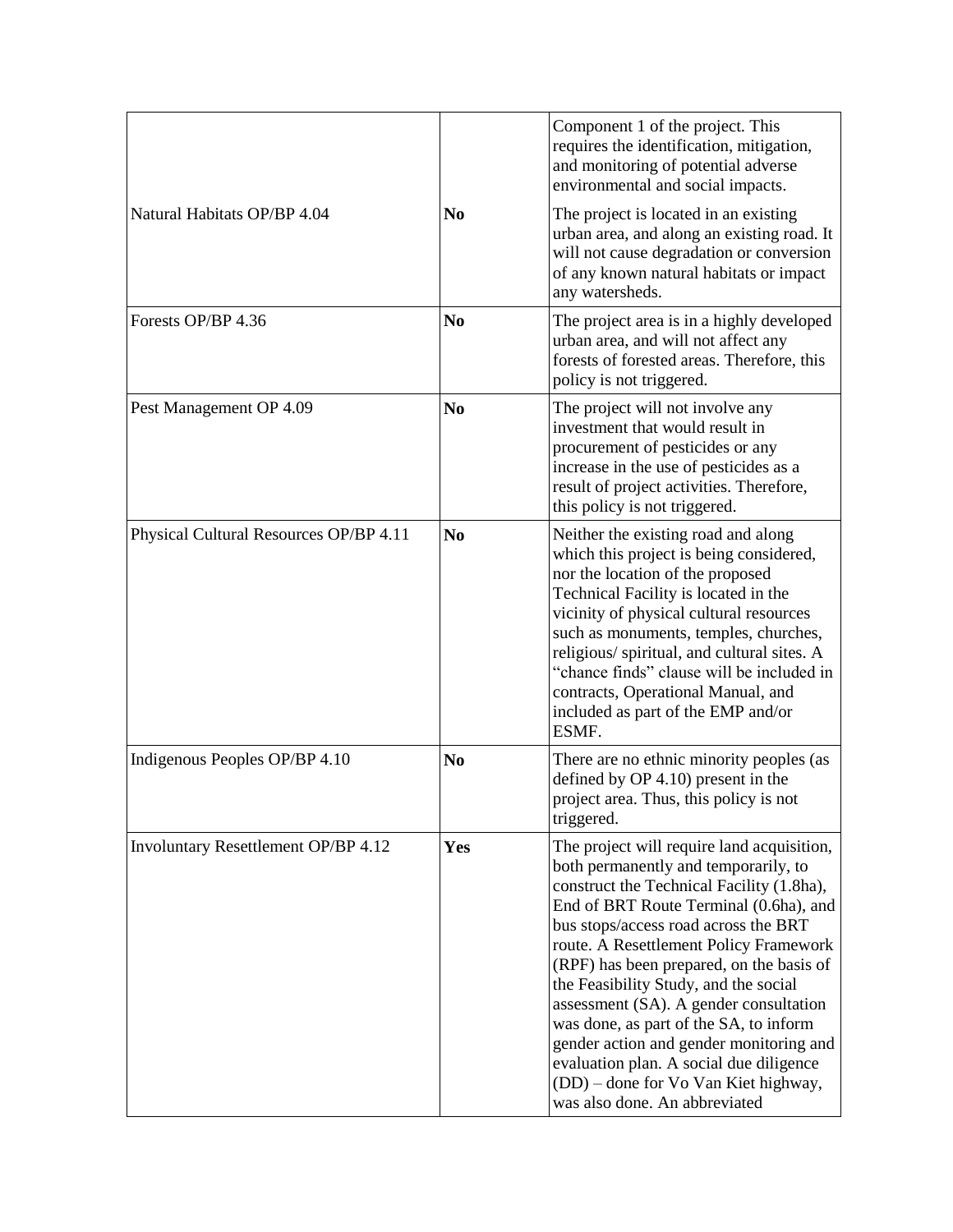|                           |                | Resettlement Action Plan (prepared for<br>the land acquisition for the Technical<br>Facility in Thu Thiem area of district 2)<br>was also prepared given the site was<br>identified during project preparation.<br>Key social safeguards policy<br>requirements have been addressed in the<br>RPF and RAP to ensure the resettlement<br>works under the project is implemented<br>as per Bank's OP 4.12, including<br>compensation payment, monitoring of<br>the resettlement process (both internal<br>and independent), consultation, and<br>grievance redress mechanism, and<br>implementation of livelihood restoration<br>measures. Minor pending issues from the<br>due diligence exercises are included in<br>the RAP to ensure Client's actions, and<br>Bank's monitoring. All the above four<br>social documents, including SA, RPF,<br>abbreviated RAP, and DD were<br>disclosed in Vietnamese at VDIC on 18<br>December 2014, and in English at<br>Infoshop on 17 December 2014. The<br>disclosure of the Vietnamese documents<br>were also disclosed locally on 23<br>January 2015. The revised RPF, done by<br>HCMC PC, which the Bank has<br>accepted, was re-disclosed on the Bank's<br>Infoshop on 5 March 2015, and in<br>Vietnamese at VDIC in Hanoi on 9<br>March 2015. The revised RPF was also<br>re-disclosed in Vietnamese at project<br>level on 24 March 2015. For the<br>Additional Financing, the same RPF<br>(prepared for the parent project) is<br>applied. During project implementation,<br>local population in this AF project area<br>will be consulted for the potential impact<br>of the AF investments. Beneficiary<br>households, including those adversely<br>affected, if any, will be consulted during<br>AF design and construction stages, to<br>ensure their feedback are incorporated<br>into the project design and implantation<br>plan, and impact are timely and<br>appropriately addressed. |
|---------------------------|----------------|-----------------------------------------------------------------------------------------------------------------------------------------------------------------------------------------------------------------------------------------------------------------------------------------------------------------------------------------------------------------------------------------------------------------------------------------------------------------------------------------------------------------------------------------------------------------------------------------------------------------------------------------------------------------------------------------------------------------------------------------------------------------------------------------------------------------------------------------------------------------------------------------------------------------------------------------------------------------------------------------------------------------------------------------------------------------------------------------------------------------------------------------------------------------------------------------------------------------------------------------------------------------------------------------------------------------------------------------------------------------------------------------------------------------------------------------------------------------------------------------------------------------------------------------------------------------------------------------------------------------------------------------------------------------------------------------------------------------------------------------------------------------------------------------------------------------------------------------------------------------------------------------------------------------------------------------------|
| Safety of Dams OP/BP 4.37 | N <sub>0</sub> | The project activities will not affect the<br>safety of any dam, or depend on the<br>safety of any existing dam.                                                                                                                                                                                                                                                                                                                                                                                                                                                                                                                                                                                                                                                                                                                                                                                                                                                                                                                                                                                                                                                                                                                                                                                                                                                                                                                                                                                                                                                                                                                                                                                                                                                                                                                                                                                                                              |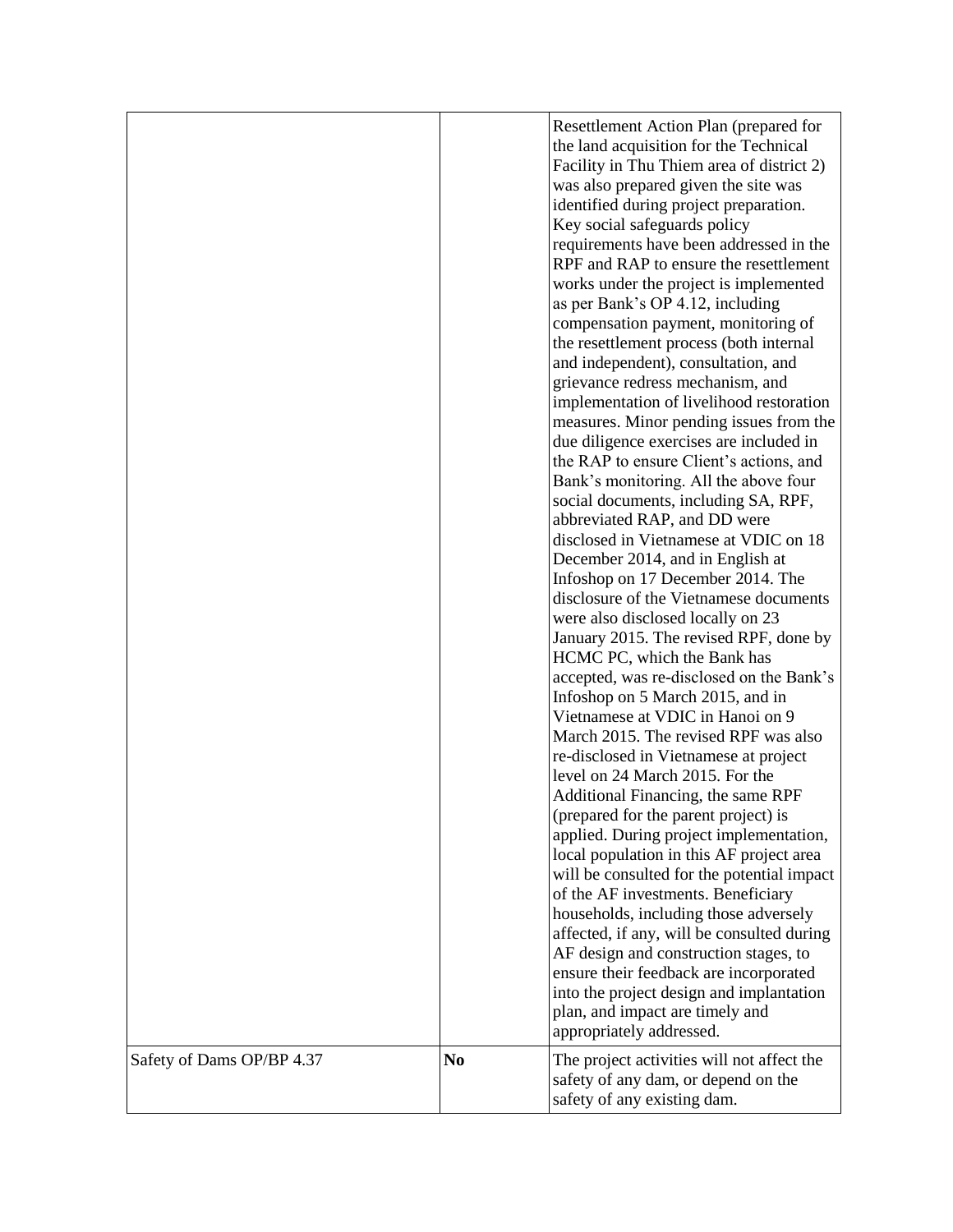| Projects on International Waterways OP/BP   No<br>7.50 |                | The project will not affect any<br>international waterway. While the<br>existing road cuts across the Saigon<br>River (an international waterway), there<br>is an existing tunnel (Thu Thiem tunnel)<br>that is already in place. The project<br>activities will not impact the Saigon<br>River in any manner. |
|--------------------------------------------------------|----------------|----------------------------------------------------------------------------------------------------------------------------------------------------------------------------------------------------------------------------------------------------------------------------------------------------------------|
| Projects in Disputed Areas OP/BP 7.60                  | N <sub>0</sub> | The project is not located in any disputed<br>area.                                                                                                                                                                                                                                                            |

# **II. Key Safeguard Policy Issues and Their Management**

# *A. Summary of Key Safeguard Issues*

## **1. Describe any safeguard issues and impacts associated with the proposed project. Identify and describe any potential large scale, significant and/or irreversible impacts:**

OP 4.01 Environmental Assessment. Overall, the proposed project will bring about long-term environmental benefits and positive impacts to the lives of the people in Ho Chi Minh City, reduce traffic safety risks and emissions from private vehicles. The city's urban landscape will also be improved by "greening" investments provided by the project. The project will have some potential negative socio-environmental impacts associated with the rehabilitation and improvement of existing road infrastructure to support BRT operations, the construction of BRT infrastructure and other non-motorized transport infrastructure to facilitate access to the BRT services under Component 1 of the proposed project.

The Environmental Impact Assessment (EIA) prepared by the client confirmed that the adverse environmental impacts are expected to result mainly from the construction activities. Potential adverse impacts of the project during site preparation and construction include: those related to land acquisition and resettlement for construction of the depot and terminal; noise, dust, vibration, fumes from asphalting and transportation of materials; disruption to traffic, and access to roadside activities; interruption of local household businesses and utility services; potential contamination of soil and water from disposal of waste materials and fueling equipment; and worker safety. Direct impacts from operation potentially include increased noise and vibration level, domestic waste generation at bus stop and depot, traffic safety risks, air pollution from vehicle exhaust, and fuel and lubricants spills. No physical cultural resources are impacted by the project. However, these environment impacts are likely to be small to moderate, short term, site-specific, non-sensitive or irreversible, and in every case, mitigation measures can be designed to reduce the negative impacts. Therefore, the project is categorized as an Environmental Category B project.

OP 4.12 Involuntary Resettlement. To establish the planned BRT, the project will build various infrastructure, including the Technical Facility (about 12.77ha5ha) in Thu Thiem ward (District 2) for the bus routine maintenance/repair, and the End of the BRT Route Terminal (about 0.6ha) in Rach Chiec area (District 2). Most land permanently affected at these two locations is agricultural land. A total of 15 households are potentially affected at these two locations, of which eight households are expected to resettle, twelve to lose more than 20% of their total productive land, and six will have their businesses affected. Two companies who own agricultural land at the Technical Facility in Thu Thiem area would also be affected. The construction of the bus stops, and their access ways would not require the permanent acquisition of land, since these stations would be located within the right of the way, and most would be located at the road median. Some temporary land impact may result, primarily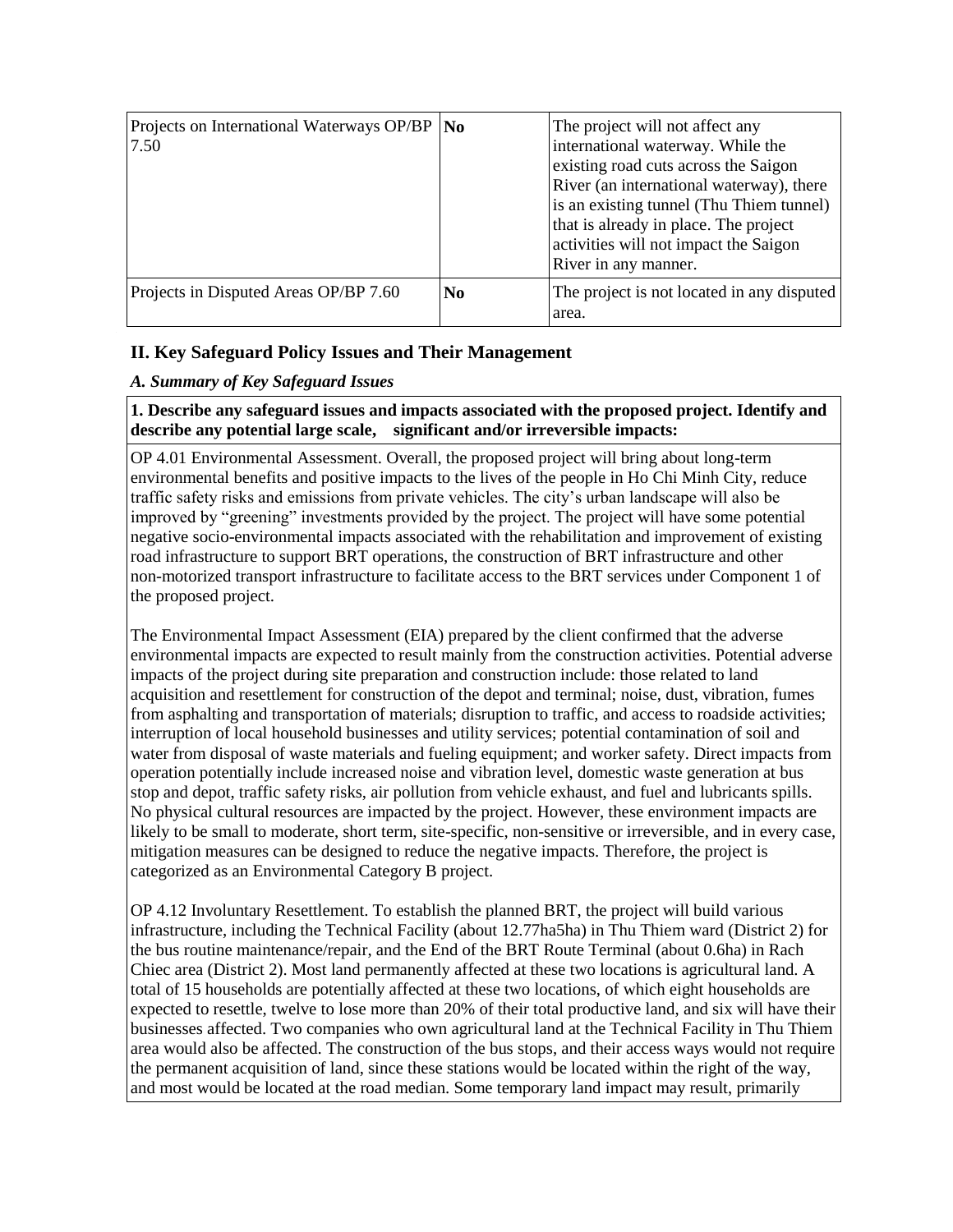during the construction, and which would be minimized through appropriate construction measures. Where temporary land impact is not avoidable and this affects local households, compensation payments will be paid to the affected households as per the project's Resettlement Policy Framework. There are no potential large-scale, significant, and/or irreversible impacts envisaged at this stage.

A social assessment (SA) was done to assess the overall project social impact. As an integral part of the SA, gender consultation was conducted with people potentially affected peoples (as a result of land acquisition), and potential BRT users, to inform the design of the gender mainstreaming action and gender monitoring and evaluation plan. This project is gender- informed on three dimensions – as per East Asia and Pacific (EAP) gender target for FY15.

Additional Financing (AF). The AF does not result in triggering new safeguards policies or in changing the environmental category of the project (Category B). The type and location of investments proposed under the AF are the two small-scale pilot subprojects focusing on small scale transport corridor landscaping and small parking lots for bicycle riders along the BRT route. At this stage, there is no land acquisition anticipated as a result of the implementation of these two small-scale pilot projects. However, in case there is any, when the detailed design is available, such land impact (both permanent and temporary) will be addressed in accordance with the project's Resettlement Policy Framework. Gender mainstreaming will be applied under the AF in the same manner as that proposed under the parent project. The small interventions are anticipated to have small, short-term, and localized environmental impacts such as dust, noise, and pollution by construction wastes, and small disturbances to the pedestrian area and utilities services. These impacts, however, can easily be mitigated by implementing the Environmental Codes of Practice (ECOP) developed and included in the EMP of the parent project. The ECOP will be included in the bidding documents for construction contractors to ensure measures are taken during the construction to minimize environmental impacts.

#### **2. Describe any potential indirect and/or long term impacts due to anticipated future activities in the project area:**

The potential impacts related to operation of the subproject infrastructure are described in previous section. No other negative potential indirect and/or long term environmental and social impacts due to future activities are anticipated in the project areas.

#### **3. Describe any project alternatives (if relevant) considered to help avoid or minimize adverse impacts.**

During preparation of the project, screening has was been carried out to exclude activities that would go against the project's development objective. The BRT has been chosen to go along the existing road, and the Technical Facility (in Thu Thiem ward) and Terminal (in Rach Chiec area) have been intended to be located in less populated areas to minimize the magnitude of social impact due to land acquisition/ resettlement. Bus stops/access roads located along the BRT route (across six districts) are also planned to be located within the right of the way of the BRT route's right of the way, so as to avoid the need for permanent land acquisition from local residents. Options for fuel use were considered, and a cleaner fuel, CNG, has been selected for BRT bus operation to reduce greenhouse gas (GHG) emission.

#### **4. Describe measures taken by the borrower to address safeguard policy issues. Provide an assessment of borrower capacity to plan and implement the measures described.**

To address the project's negative social and environmental impacts, the following safeguard documents have been prepared by the PMU, reviewed by the Bank's environmental and social specialists, and found to be satisfactory.

Environment: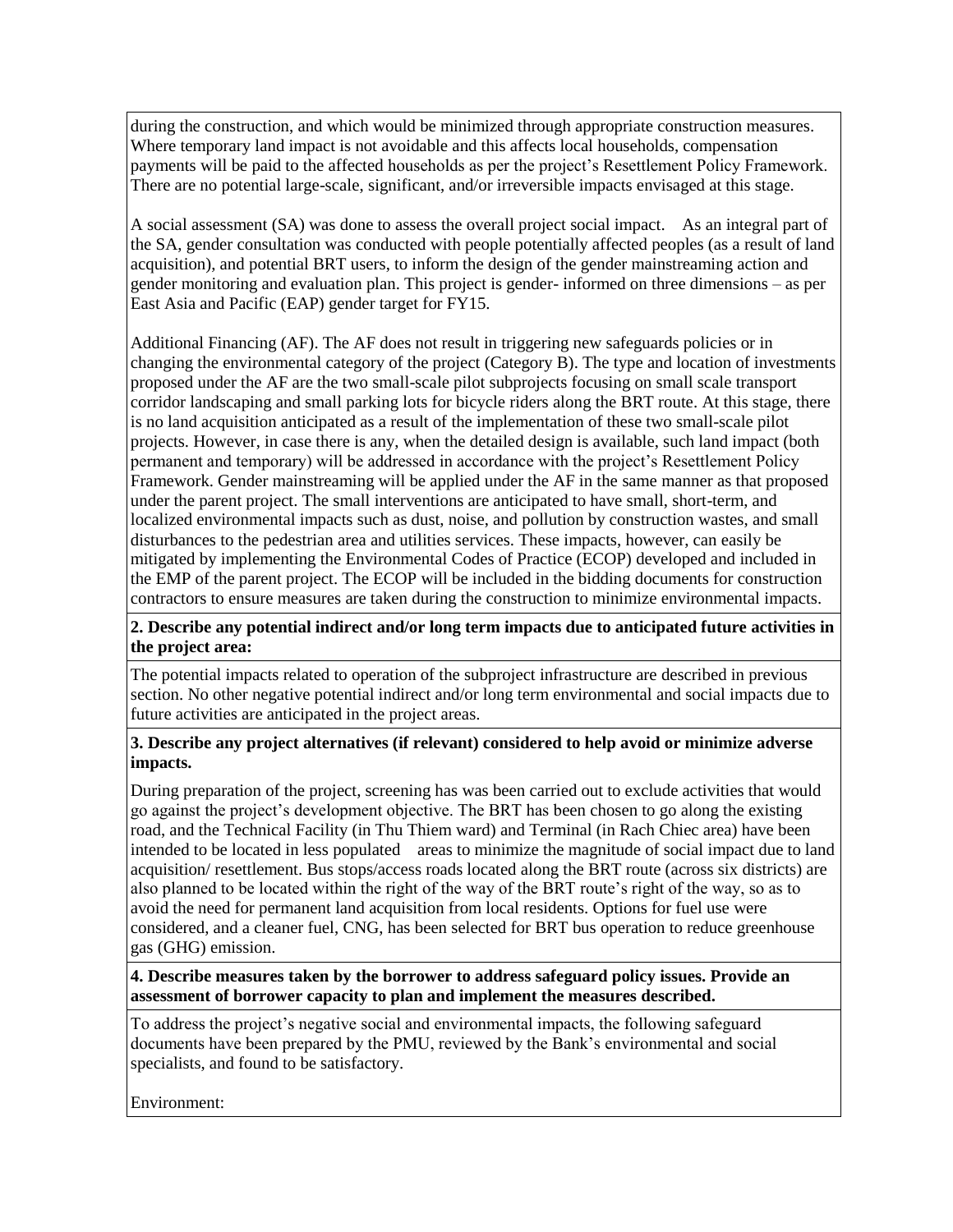The Government's regulations on EIA require the preparation of an Environmental Impact Assessment for this investment project. Accordingly, an EIA was prepared and approved by the HCMC Department of Natural Resources and Environment (DONRE) in December 2014. An Environmental Management Plan (EMP) was also prepared, reviewed by the Bank, and found satisfactory. The EMP details: a) all anticipated adverse environmental impacts; b) the mitigation measures to be taken during the project implementation and operation, of a project to eliminate or offset adverse environmental impacts, or to reduce them to acceptable levels; c) monitoring objectives and type of monitoring with linkages to the impacts assessed in the EIA report and the mitigation measures described in the EMP; d) the actions needed, including institutional arrangements to implement these measures; e) capacity development and training to support the timely and effective implementation of environmental project components and mitigation measures; f) implementation schedule and cost estimates for implementing the EMP; and g) integration of the EMP with the project.

The EMP also includes an environmental codes of practice (ECOP) for addressing generic construction- related impacts and a set of appropriate and site-specific mitigation measures, and as well as a chance finds procedure. The EMP will be included in the bidding and contractual documents. They will be implemented through civil works for component 1. Implementation of the EMP will be monitored and supervised by the Project Management Unit, the construction supervision consultant, the independent environmental monitoring consultant, and will be supported by capacity building for PMU, supervision consultants, contactors, and local authorities and communities. Since the project will be implemented on the existing Vo Van Kiet – Mai chi Tho Boulevard, a project financed by the Japanese International Cooperation Agency (JICA) and completed in 2011, an environmental due diligence has also been conducted. The EIA for the Vo Van Kiet – Mai chi Tho Boulevard project was developed and approved by the Ministry of Science, Technology and Environment on 25 October 1999. The EIA report was developed to meet all the requirements of Vietnamese laws and JICA's social and environmental policies of JICA. Proper stakeholder consultations were conducted during EIA preparation, and the EIA was disclosed as required by the government regulation. Review of this project's environmental documentation indicates that the project owner fully complied with all environmental protection requirements of Vietnam's government and JICA during the project's preparation, construction, and operation phases. There are no outstanding environmental issues.

Component 1 of the project involves technical assistance (TA) for the preparation of prefeasibility analysis analyses of additional BRT lines and/or other follow-up investments. Although the TA activities themselves do not have direct adverse environmental or social impacts, the outcomes of TA support may have significant environmental and social implications going forward, entailing risks and potentially inducing adverse impacts. Therefore, implementation of these TA activities must comply with applicable Bank safeguards policies. The PMU will follow the Interim Guidelines on the Application of Safeguard Policies to Technical Assistance (TA) Activities in Bank-Financed Projects and Trust Funds Administered by the Bank, and seek guidance from the Bank's safeguards specialists early in the process.

#### Social:

To address the land acquisition issue (as mentioned above), a Resettlement Policy Framework (RPF) has been prepared to guide the preparation of subproject Resettlement Action Plan (RAP) that will be identified during project implementation. For civil works, such as construction of the Technical Facility in Thu Thiem area of which the location has been determined, an abbreviated RAP has been prepared in accordance with the RPF. This abbreviated RAP will be updated on the basis of the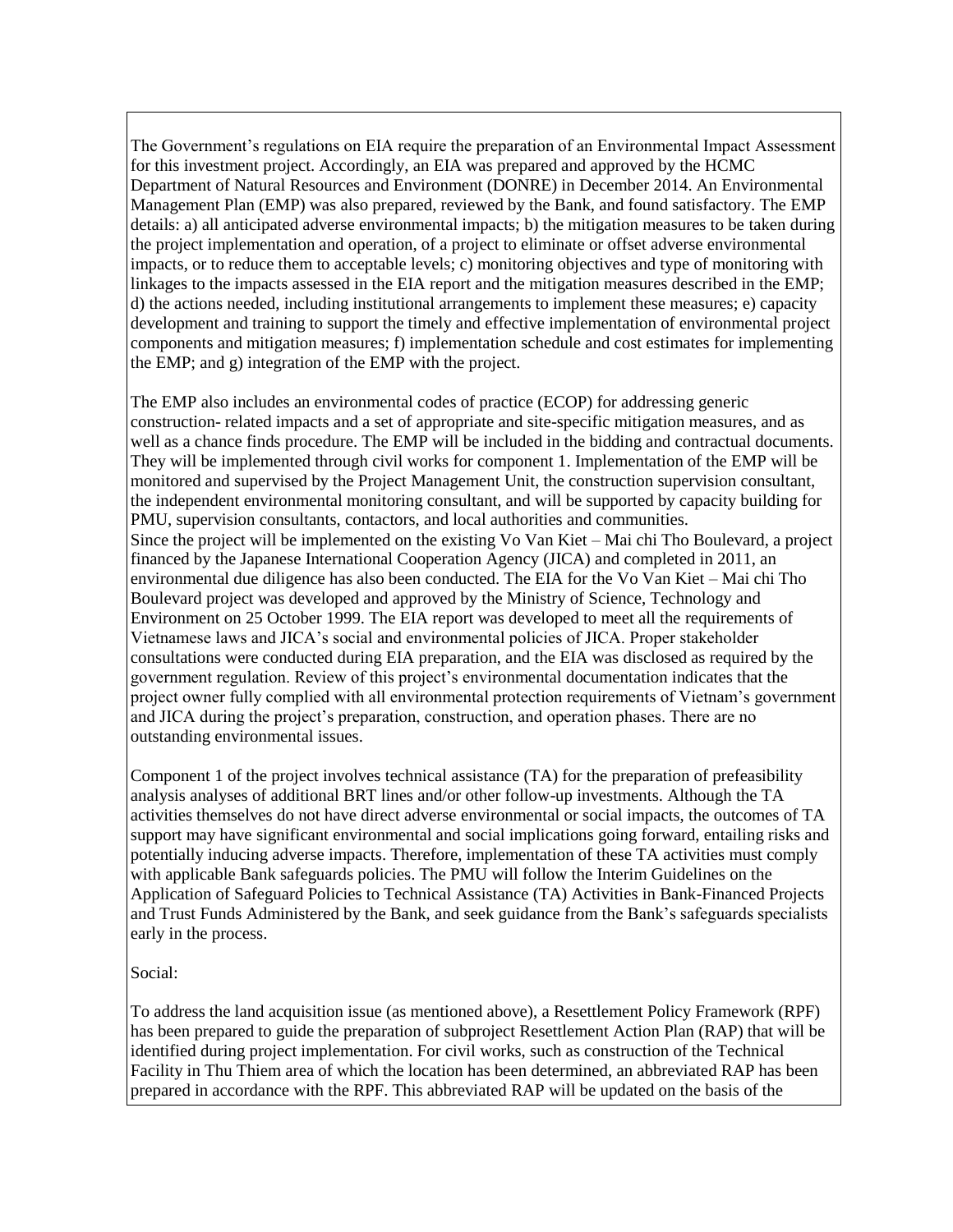detailed measurement survey, consultation with affected households, replacement costs survey, and will be disclosed to the affected community prior to implementation. The abbreviated RAP also includes actions that need to be taken by UCCI (project owner) with the 19 pending cases as a result of the due diligence review of the land acquisition/resettlement for Vo Van Kiet Highway (which is used as the BRT route). Once the location for the End of the BRT Terminal (about 0.58ha, Rach Chiec area) was determined by HCMC People's Committee, the compensation/support/resettlement package for the this Terminal will be developed into a RAP in accordance with the project' RPF. This RAP will be reviewed by the Bank prior to implementation.

Safeguard implementation and capacity building:

The project will be implemented by a Project Management Unit (PMU) under of the UCCI as the Implementing Agency, which has whose staff have very limited experienced staff and experiences in implementation of several projects funded by the Bank and other donors. PMU staff attended training on the WB safeguards policies in on December 4-5, 2014. With additional training and capacity building activities on environmental monitoring and supervision to be implemented during project implementation, the PMU will be in a good position to take the responsibility for this project.

#### Environment:

PMU will be responsible for monitoring the overall project implementation, including environmental compliance of the project. It will have the final responsibility for environmental performance of the project. The construction supervision consultant will take the lead in ensuring contractor compliance with the EMP. Furthermore, PMU will also be responsible for overall supervising the implementation of the EMP, reviewing project monitoring reports, and implementing regular/ad hoc monitoring, and requesting further mitigation measures based on their own environmental management jurisdiction. A safeguard unit under PMU will be established with at least one environmental management staff member to help with environmental management of the project. PMU will contract experienced independent environmental monitoring services for external monitoring of compliance with the EMP. The independent environmental monitoring consultant will carry out the environmental monitoring program as designed in the EMP, and advise on additional monitoring of mitigation measures to be implemented by the contractors. The consultant will submit bi-annually monitoring reports bi-annually to the PMU and to the Bank.

## Social:

PMU (established under UCCI) will directly implement the abbreviated RAP, as well as prepare new subproject RAP(s) that will be determined during project implementation. Since PMU staff members are still quite new to the requirements of the World Bank's OP 4.12 (Involuntary Resettlement), a training will be provided to the PMU's social staff, including counterpart staff who are directly involved in RAP updating and implementation. Technical support will be regularly provided by the Bank's project task team, to ensure that the approved RAP is implemented properly and in accordance with the planned construction schedule.

**5. Identify the key stakeholders and describe the mechanisms for consultation and disclosure on safeguard policies, with an emphasis on potentially affected people.**

Environment:

In addition to the UCCI and project PMU responsible for the implementation of the project, other key stakeholders are district people's committees, the city DOT, Saigon Bus Company, the city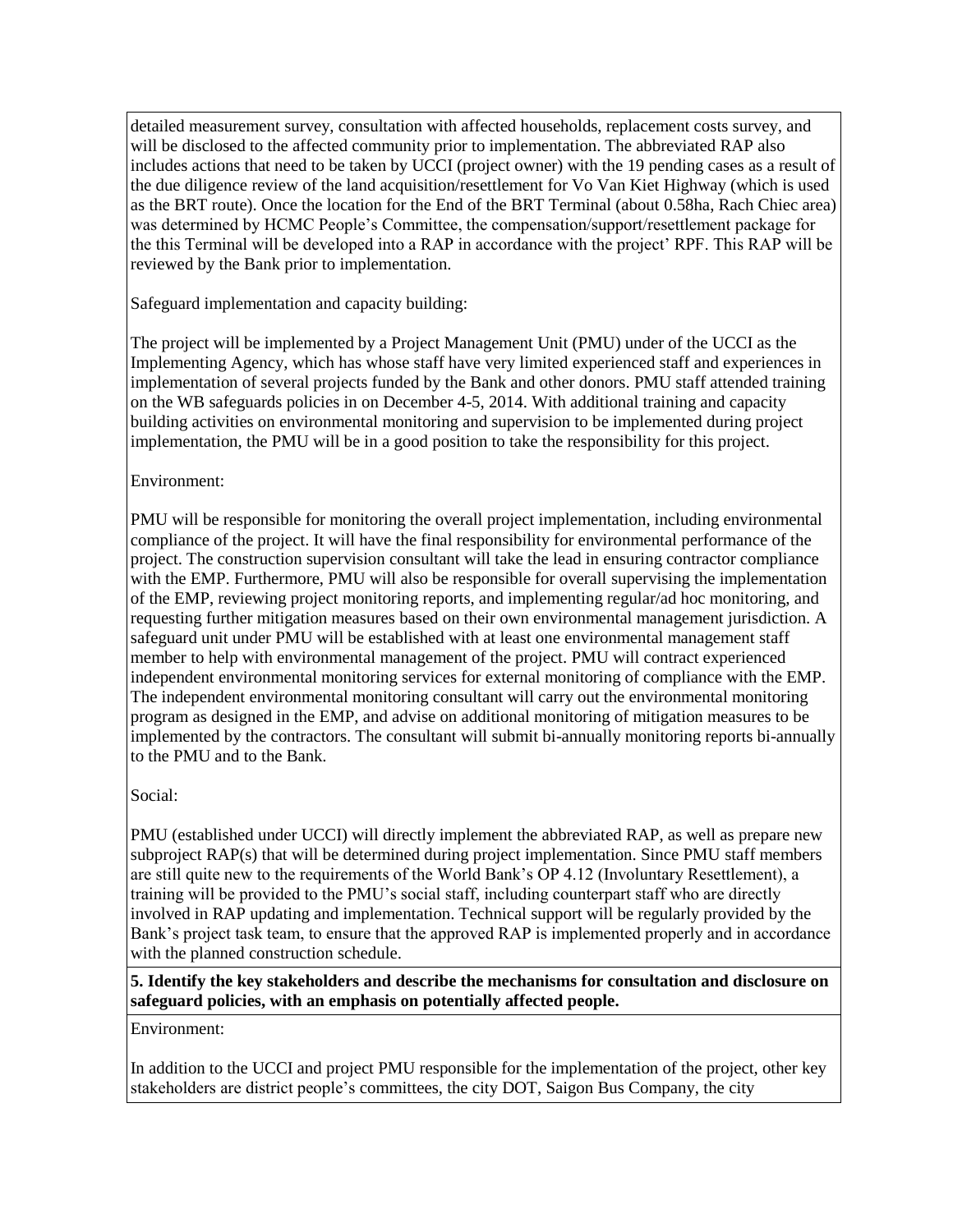Transportation Policy , local communities, mass organizations, and general public. Public consultations on the project EIA and EMP were carried during project preparation with the DOT, the Transport Policy, the affected people, local authorities, and mass organizations. Feedbacks from all the consultations were taken into account in the preparation of the final documents and for project's design.

Prior to project appraisal, all the draft environmental safeguard documents (EIA, EMP) were disclosed in Vietnamese at the Vietnam Development Information Center, the PMU office, DONRE, and the project sites on October 27, 2014. They were also been disclosed at the Bank's InfoShop in Washington DC on October 22, 2014. The final EIA and EMP were disclosed at the project sites on January 16, 2015, and at the InfoShop on February 3, 2015.

#### Social:

During project preparation, consultation has was been conducted with various stakeholders, including potentially affected households, potential BRT users, local people along the BRT route (particularly at bus stop locations), staff members from UCCI, PMU, HCMC DOT, environmental and Feasibility Study Consultant. Gender perspective was integrated into the consultation process to ensure that are both men and women participating in the consultation, and their feedback were sought. Feedback from people consulted have been reflected in the Social Assessment, Resettlement Policy Framework, abbreviated RAP, and the Feasibility Study. Affected households under the Vo Van Kiet highway project (formerly referred to as Dong Tay highway) were also consulted on a representative basis as part of the social due diligence. Pending cases under the Vo Van Kiet highway project have been reflected in the abbreviated RAP of the project (for the Thu Thiem Technical Facility) for UCCI and PMUs' follow-up action to solve these cases to the satisfaction of the affected households.

All the agreed social safeguard documents, including SA, RPF, abbreviated RAP (for the Technical Facility in Thu Thiem area), and Due Diligence were disclosed in Vietnamese at the Vietnam Development Information Center in Hanoi on 18 December 2014, and locally at the offices of project districts' People's Committees, and on the website of the UCCI on 23 January 2015. The English version of the above documents were disclosed at Bank's InfoShop in Washington DC on 17 December 2014 before the Bank commences the project appraisal. The revised RPF, done by HCMC PC, which the Bank has accepted, was re-disclosed on the Bank's Infoshop on 5 March 2015, and in Vietnamese at VDIC in Hanoi on 9 March 2015. The revised RPF is also in the process of being disclosed in Vietnamese at project level.

#### *B. Disclosure Requirements*

| <b>Environmental Assessment/Audit/Management Plan/Other</b>                                                                   |               |
|-------------------------------------------------------------------------------------------------------------------------------|---------------|
| Date of receipt by the Bank                                                                                                   | 20-Oct-2014   |
| Date of submission to InfoShop                                                                                                | $22-Oct-2014$ |
| For category A projects, date of distributing the Executive Summary of the<br>EA to the Executive Directors                   |               |
| "In country" Disclosure                                                                                                       |               |
| Vietnam                                                                                                                       | 27-Oct-2014   |
| <i>Comments:</i> The Environmental Safeguards documents have been disclosed at Infoshop and in country<br>prior to appraisal. |               |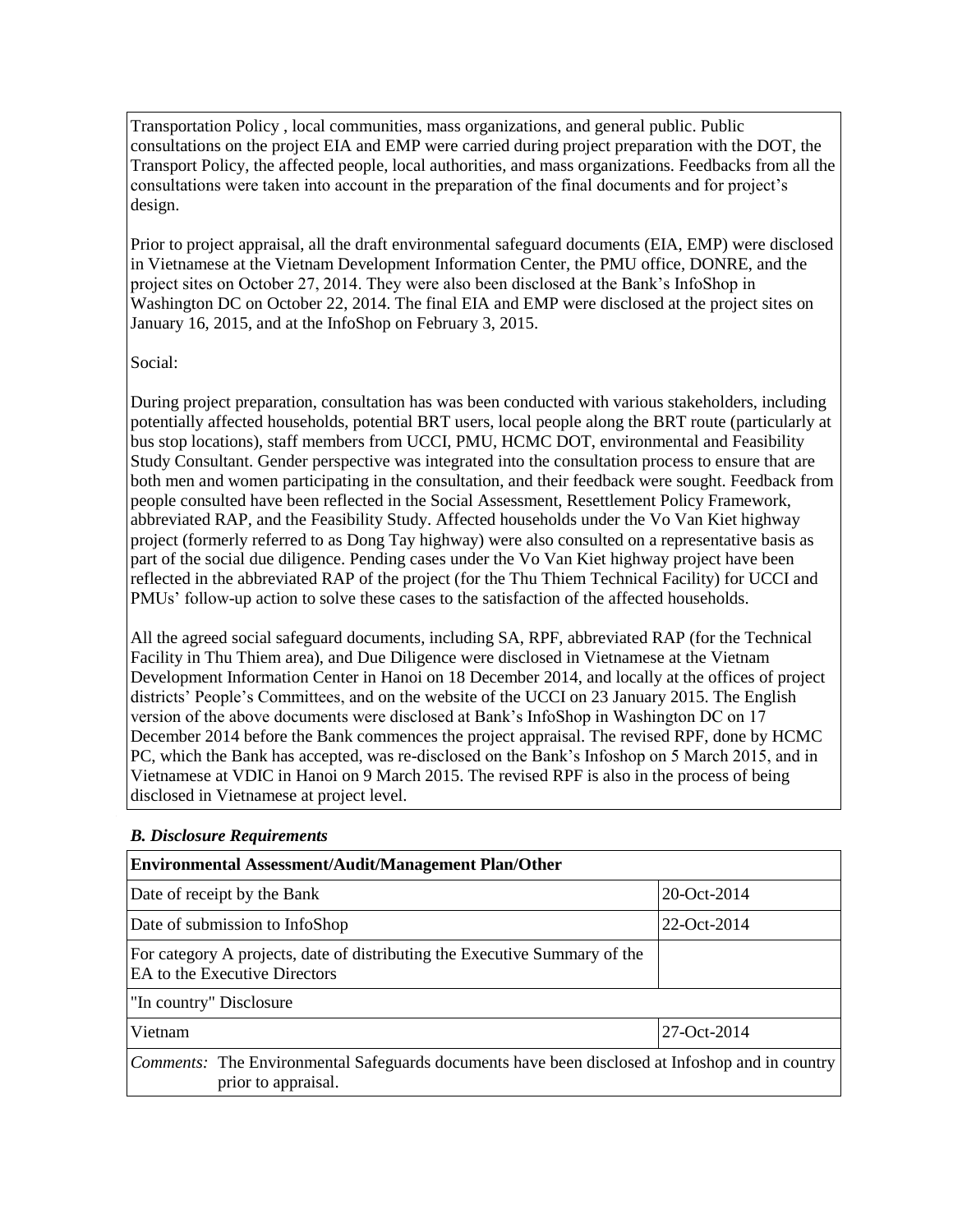| <b>Resettlement Action Plan/Framework/Policy Process</b> |             |
|----------------------------------------------------------|-------------|
| Date of receipt by the Bank                              | 12-Dec-2014 |
| Date of submission to InfoShop                           | 17-Dec-2014 |
| "In country" Disclosure                                  |             |
| Vietnam                                                  | 18-Dec-2014 |
| $\tilde{\phantom{a}}$<br>---                             |             |

*Comments:* The Social Safeguards documents have been disclosed at Infoshop and in country prior to appraisal.

**If the project triggers the Pest Management and/or Physical Cultural Resources policies, the respective issues are to be addressed and disclosed as part of the Environmental Assessment/Audit/or EMP.**

**If in-country disclosure of any of the above documents is not expected, please explain why:**

| C. Compliance mondoring mateuors at the Corporate Level                                                                                                                            |                       |                 |    |       |                |
|------------------------------------------------------------------------------------------------------------------------------------------------------------------------------------|-----------------------|-----------------|----|-------|----------------|
| <b>OP/BP/GP 4.01 - Environment Assessment</b>                                                                                                                                      |                       |                 |    |       |                |
| Does the project require a stand-alone EA (including EMP) report?                                                                                                                  | Yes $[X]$             | No [            | 1  | NA [  |                |
| If yes, then did the Regional Environment Unit or Practice Manager<br>(PM) review and approve the EA report?                                                                       | Yes $[X]$             | No [            | 1  | NA [  |                |
| Are the cost and the accountabilities for the EMP incorporated in<br>the credit/loan?                                                                                              | Yes $[X]$             | No <sub>1</sub> | -1 | NA [  |                |
| <b>OP/BP 4.12 - Involuntary Resettlement</b>                                                                                                                                       |                       |                 |    |       |                |
| Has a resettlement plan/abbreviated plan/policy framework/process<br>framework (as appropriate) been prepared?                                                                     | Yes $[X]$             | No [            | 1  | NA [  |                |
| If yes, then did the Regional unit responsible for safeguards or<br>Practice Manager review the plan?                                                                              | Yes $[X]$             | No I            | -1 | NA I  | -1             |
| Is physical displacement/relocation expected?                                                                                                                                      | Yes [<br>-1           | No [            | 1  | TBD [ |                |
| Is economic displacement expected? (loss of assets or access to<br>assets that leads to loss of income sources or other means of<br>livelihoods)                                   | Yes [<br>$\mathbf{1}$ | No [            |    | TBD [ |                |
| The World Bank Policy on Disclosure of Information                                                                                                                                 |                       |                 |    |       |                |
| Have relevant safeguard policies documents been sent to the World<br>Bank's Infoshop?                                                                                              | Yes $[X]$             | No <sub>1</sub> | -1 | NA [  |                |
| Have relevant documents been disclosed in-country in a public<br>place in a form and language that are understandable and accessible<br>to project-affected groups and local NGOs? | Yes $[X]$             | No [            | 1  | NA [  |                |
| <b>All Safeguard Policies</b>                                                                                                                                                      |                       |                 |    |       |                |
| Have satisfactory calendar, budget and clear institutional<br>responsibilities been prepared for the implementation of measures<br>related to safeguard policies?                  | Yes $[X]$             | No [            | -1 | NA [  | $\overline{1}$ |
|                                                                                                                                                                                    |                       |                 |    |       |                |

*C. Compliance Monitoring Indicators at the Corporate Level*